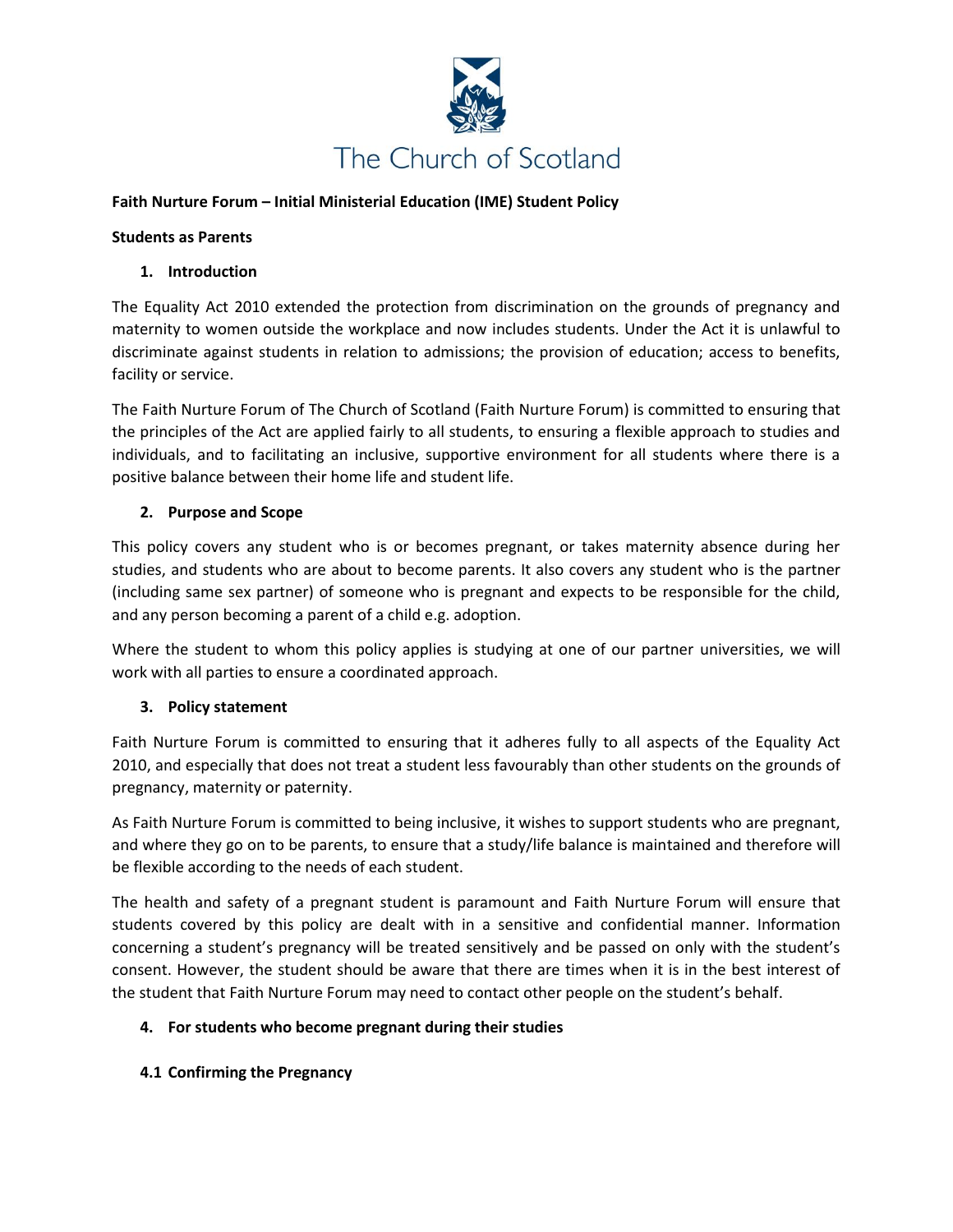A student who has a confirmed pregnancy should make Faith Nurture Forum aware of her pregnancy. This is in order for Faith Nurture Forum to provide support to the pregnant student, both in terms of academic support for study, but also to offer practical support e.g. to carry out a risk assessment, make any arrangements regards placement. A Training Officer from Faith Nurture Forum will act as their main point of contact for all matters.

## **4.2 Time off - maternity absence**

Time off will almost certainly be needed for ante-natal appointments prior to the birth of the baby. If Faith Nurture Forum needs to take into consideration the impact of the student pregnancy on her course attendance or attainment it may be necessary to ask for evidence of appointments and letters from the student's GP, midwife or health worker.

A student will take maternity related absence and should be allowed to decide when they start their maternity-related absence in agreement with Faith Nurture Forum, and dependent on the stage of study, the university. If the student is a probationer, the Faith Nurture Forum will work with the presbytery concerned, however, Faith Nurture Forum will be responsible for making the final decision.

Where a student is close to her due date and unable to continue her studies as planned, the Faith Nurture Forum, in consultation with all parties, may agree to allow her to start her maternity-related absence earlier than planned.

Whilst it is recognised that each request must be dealt with on an individual basis, there are a number of measures that can be used in order to enable the student's continuation of study. These include:

- Allowing time out of study both before and after the birth of the baby;
- Giving permission for periods of absence for ante-natal appointments;
- Making arrangements for the student to catch up on missed studies;
- Showing a degree of flexibility for the student's circumstances where it is difficult for deadlines to be met;
- Offering support to help the student reintegrate to the studies after any period of prolonged absence.

Faith Nurture Forum are not required to grant every request made, although efforts should be made to meet reasonable requests. If any request is refused, the reason for the refusal should be provided in writing for the student.

In order to ensure that arrangements are put in place, the student should notify Faith Nurture Forum, 15 weeks before the expected birth of their child, as to when they would like their maternity absence to commence.

Where specific arrangements are required to be put in place for a student who already has special arrangements in place e.g. on grounds of disability, these should be kept separate to ensure that it is clear which arrangements are in place for the required amount of time.

## **4.3 Length of maternity-related absence**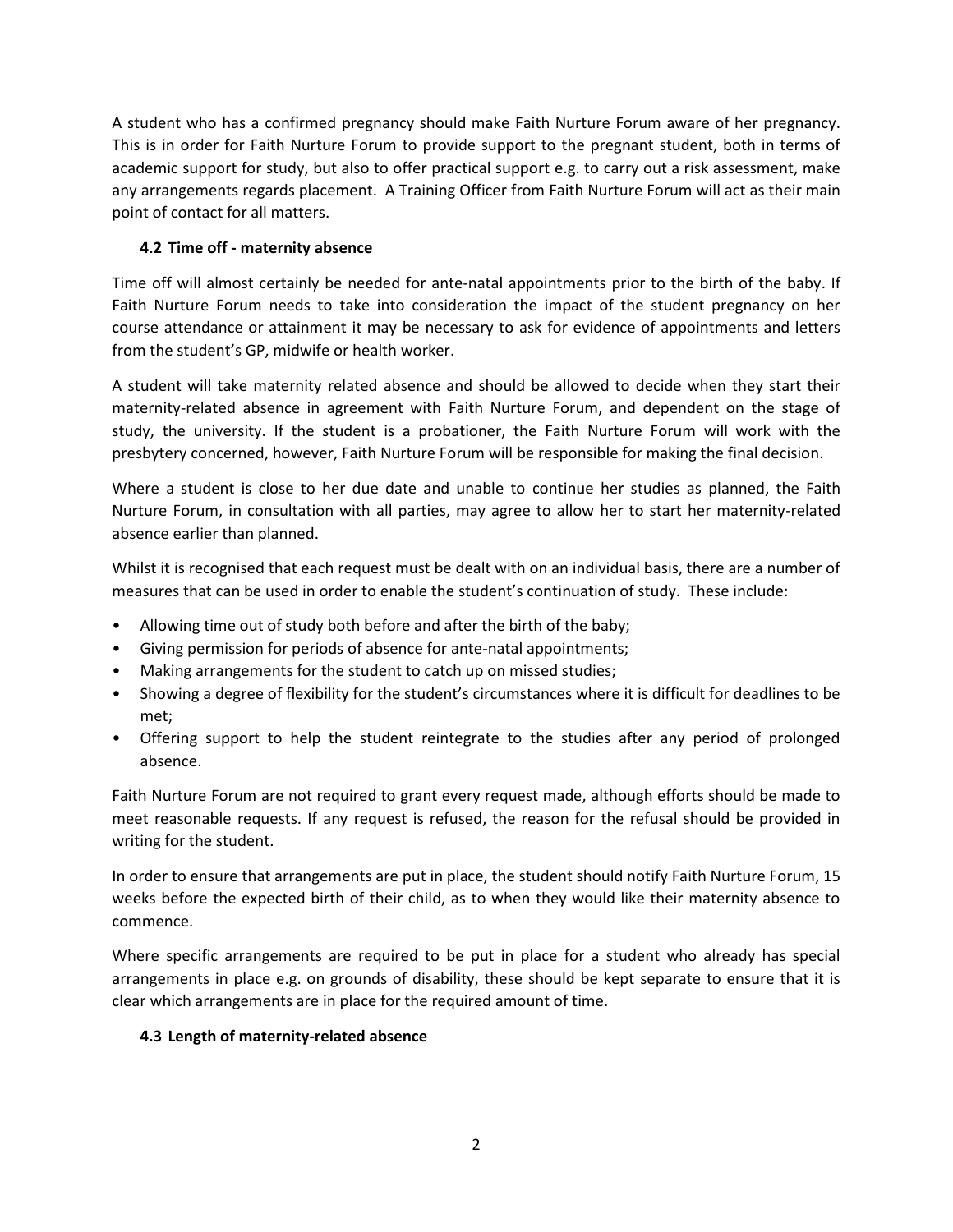At a recommended provision, students should be allowed to take up to one year out of study, however, is able to take less time on maternity related absence. For health and safety reasons, students must not return to studies within 2 weeks of giving birth.

Where there is concern about her knowledge of the field being affected by the length of time that she takes, Faith Nurture Forum in partnership with the university if applicable, should take reasonable steps to ensure that she is kept up to speed with developments in the field.

# **5. Student Maternity Support Plan**

Faith Nurture Forum will prepare a Student Maternity Support Plan with a student for her maternity leave. To do this, the appointed Training Officer will meet with the student once notified of the pregnancy has been received and at regular, agreed intervals as the pregnancy progresses to both discuss options and continued support in full and to put together the Student Maternity Support Plan to detail:

- Date when the baby is due
- Ante-natal leave arrangements
- Maternity absence arrangements
- Health and Safety
- Finance
- Variations to the mode of study
- Placements
- Assessment and examinations
- Any contact made during maternity absence
- Welcome back arrangements

The student must inform Faith Nurture Forum in writing when she is ready to return and an appropriate timescale for re- integration into her studies will be agreed.

## **6. Health and Safety**

There are health and safety considerations that arise during pregnancy and breastfeeding and the risks to which students could be exposed need to be assessed.

The highest risk to the baby is during the first 13 weeks of pregnancy. Consequently, students should be encouraged to notify Faith Nurture Forum as early as possible of their pregnancy so that a health and safety assessment can be conducted. This should be undertaken by a member of staff experienced in undertaking maternity and pregnancy risk assessments.

## **7. Financial implications**

Faith Nurture Forum recognises that student who are parents may face financial pressures or experience difficulties from time to time. Faith Nurture Forum wishes to encourage students who are currently parents, and who may become parents, and students may be able to access specific financial hardship funds. Students in this situation are encouraged to speak to a Training Officer.

Candidates: Students in receipt of a placement grant will retain the grant if on placement while maternity leave starts.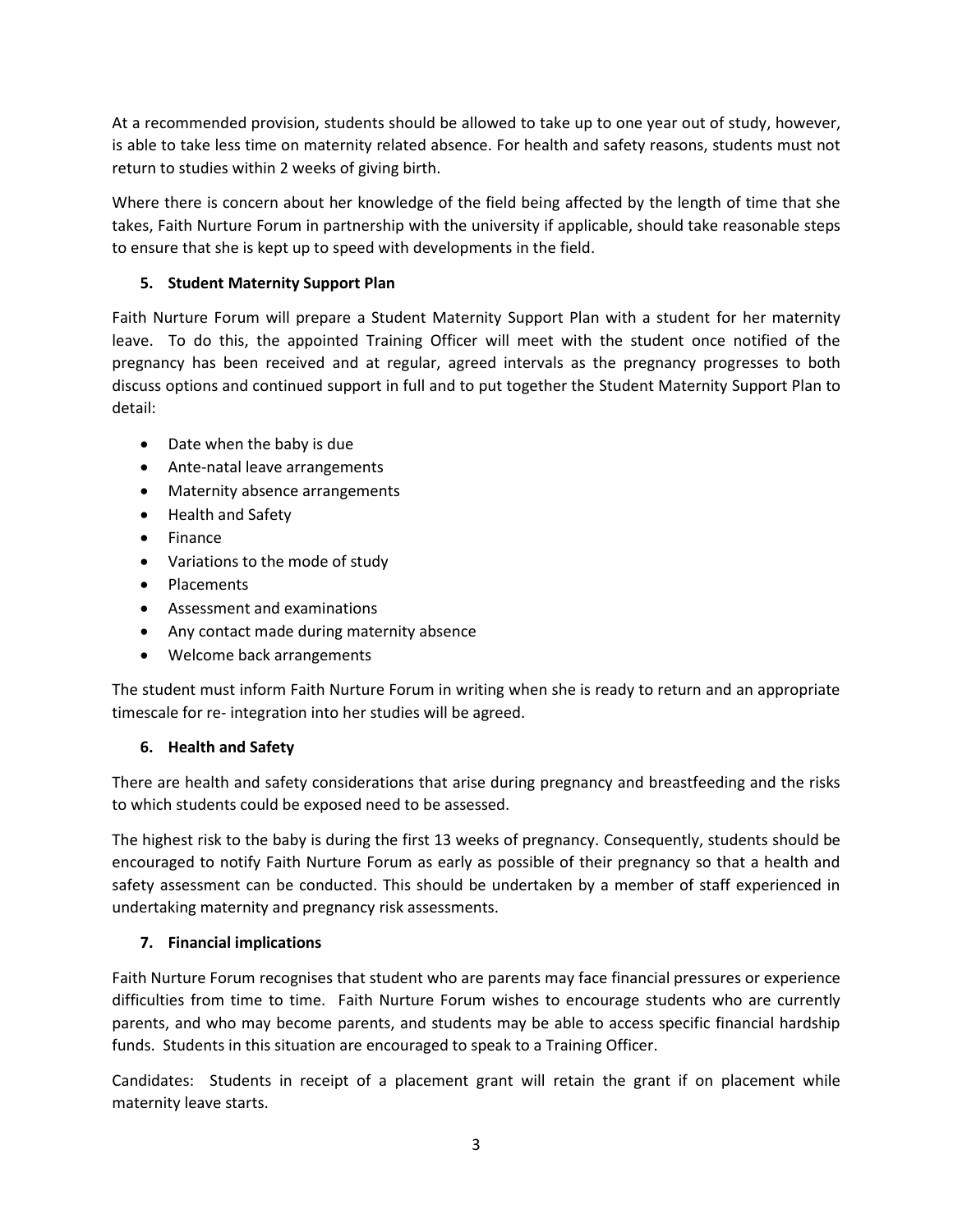Probationers: Students in receipt of a stipend may be entitled to Statutory Maternity Pay (SMP). To qualify the student would have to have been in receipt of a stipend for 26 weeks leading up to the 15th week before the due date. SMP lasts up to 39 weeks, made up of:

- 6 weeks getting 90% of the students average weekly stipend (before tax) then;
- 33 weeks getting either £145.18 a week or 90% of the students average weekly stipend (before tax) - whichever is less.

Advice on specific individual situations will be sought from Faith Nurture Forum Finance Manager.

## **8. Breast feeding**

Faith Nurture Forum will ensure suitable facilities are made available for nursing mothers to rest, express and store milk. Faith Nurture Forum will work with partners to ensure that this provision is formally assessed as being suitable.

## **9. Miscarriage, still births and neonatal death**

Miscarriage is most likely to occur in the first three months of pregnancy. If a student miscarries, she is most likely to need time off study for tests and to recover. Consideration should be given to the impact of a miscarriage on the student's ability to meet deadlines, undertake placements and sit examinations.

A student who has a still birth or whose baby dies shortly after birth should be entitled to the same length of maternity-related absence, financial and wellbeing support as a student whose baby is not stillborn.

# **10. Support for fathers and partners (including same sex partners) who have responsibility for bringing up the child**

Any student discovering that they are to become a father, or any partner of a pregnant student (including same sex partners) who expect to be responsible for raising the child with the mother, will be entitled to request time out of study.

A student may want to attend antenatal appointments as required or may need time off if their partner has complications with the pregnancy or a serious pregnancy related illness. Early notification to attend antenatal appointments is expected to allow flexibility in making special arrangements.

If a student wants to take paternity related absence they should inform Faith Nurture Forum at least 15 weeks before the baby is due, but a degree of flexibility may be needed. Flexibility will be shown wherever possible.

Faith Nurture Forum will provide up to 2 weeks (14 days) continuous leave once the baby is born. Study will be classed as continuous.

## **11. For students about to become parents through an adoption process**

Students about to become parents e.g. through adoption should inform Faith Nurture Forum of their circumstances as soon as possible. Arrangements can be made to allow time out of study depending on the age of the child, stage of study and the time of the academic year that the adoption will take place.

## **12. Monitoring and Review**